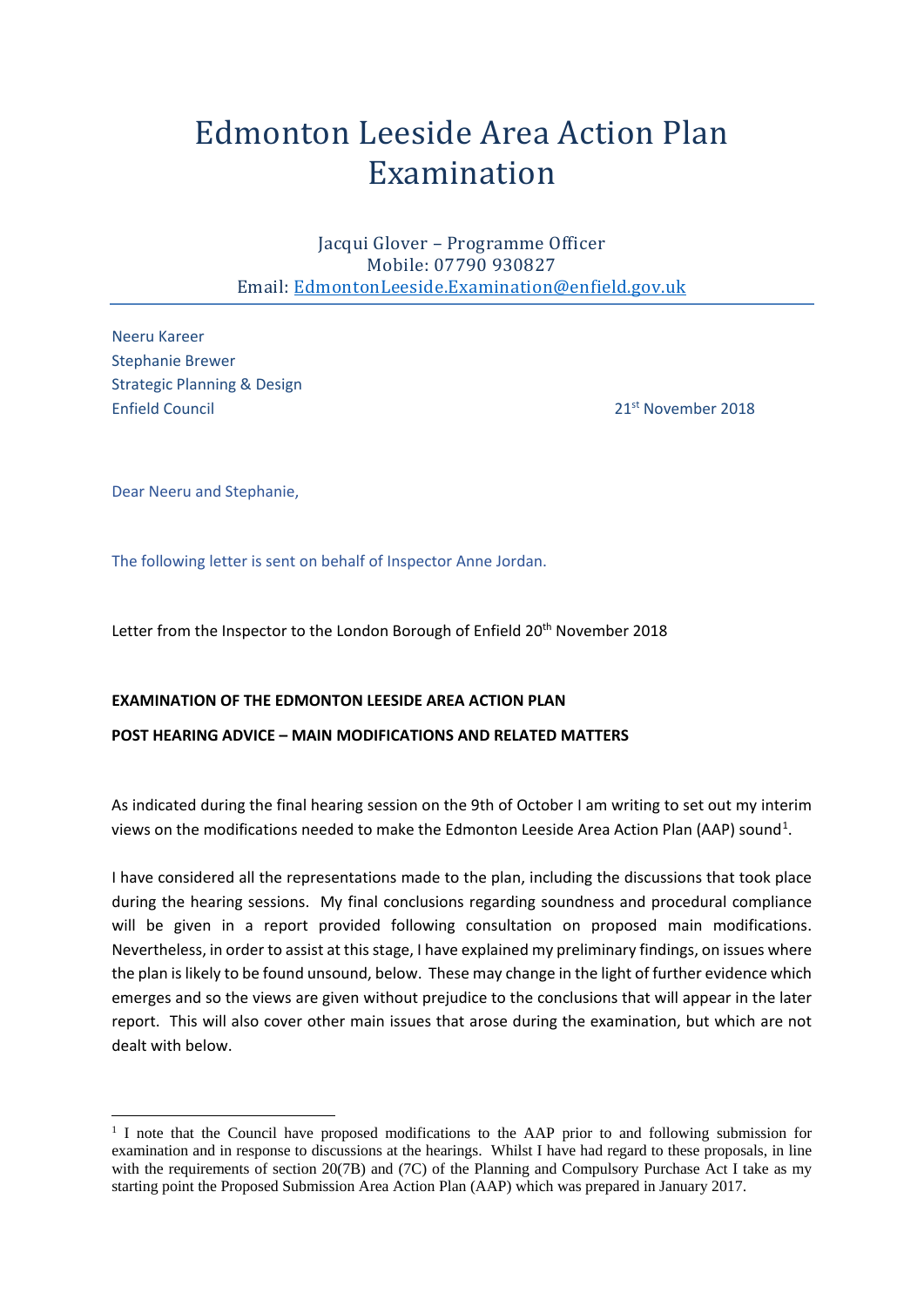In summary I conclude that the AAP as submitted lacks some of the key supporting evidence necessary to demonstrate that the strategy as proposed is justified and would be effective. I understand that to some extent, some of this evidence may be available through work carried out since the submission of the AAP, in support of the emerging Masterplan for the area. Furthermore, some issues may be resolved through joint working with other Agencies. In all cases I have identified how I consider the matter may be resolved and where the Council should consider undertaking further work.

Although covering a relatively small part of the Borough, the scale of development proposed represents a very significant shift in the pattern of development in the area. In this regard, the evidence base should provide a focused but proportionately thorough demonstration that development can be appropriately accommodated and delivered within the development area and that a cohesive response to the cumulative effects of development can be provided.

# The Employment Evidence Base and the Loss of SIL

The AAP is advanced on the basis that all of the land currently designated within the Meridian Water (MW) boundary will be de-designated as Strategic Industrial Land<sup>[2](#page-1-0)</sup>. In order for this to be in accordance with policy 2.17 of the London Plan, the evidence supporting the plan would need to demonstrate that the land in question no longer fulfilled a functional employment need for industry and that any identified need could be adequately accommodated within the other designations proposed.

Only after such an analysis has provided a picture of the effects of de-designation, would it be reasonable to reach the conclusion that the loss of SIL, would be justified and in general conformity with the London Plan.

The 2017 Draft Employment Land Review appears to identify an under-provision of such employment land in the Borough and relatively buoyant demand for it. The Council also submitted the ELAAP Industrial Floorspace Study at the hearing, which seeks to show how industrial capacity could be supported within the wider AAP area including intensification. However, this provided limited evidence that it is achievable in market terms.

The designation of Deephams Sewerage Works as SIL would not offset the loss of the existing SIL designation from industrial use. Other new designations in the AAP are relatively small and their configuration, reduces their utility.

In light of this, I see no convincing justification for diverging from the strategic aims of the London Plan at this time. The strategy is in clear conflict with policy 2.17 of the London Plan and the GLA have confirmed that as a result they cannot agree that the AAP is in general conformity with the London Plan.

During the hearings the Council also advanced a modification which retained the northern end of the land to the east of the River Lee in industrial use, and designated some areas of land, including land

 $\overline{a}$ 

<span id="page-1-0"></span><sup>&</sup>lt;sup>2</sup> A modification to this approach was put forward at the hearing and I turn to this below.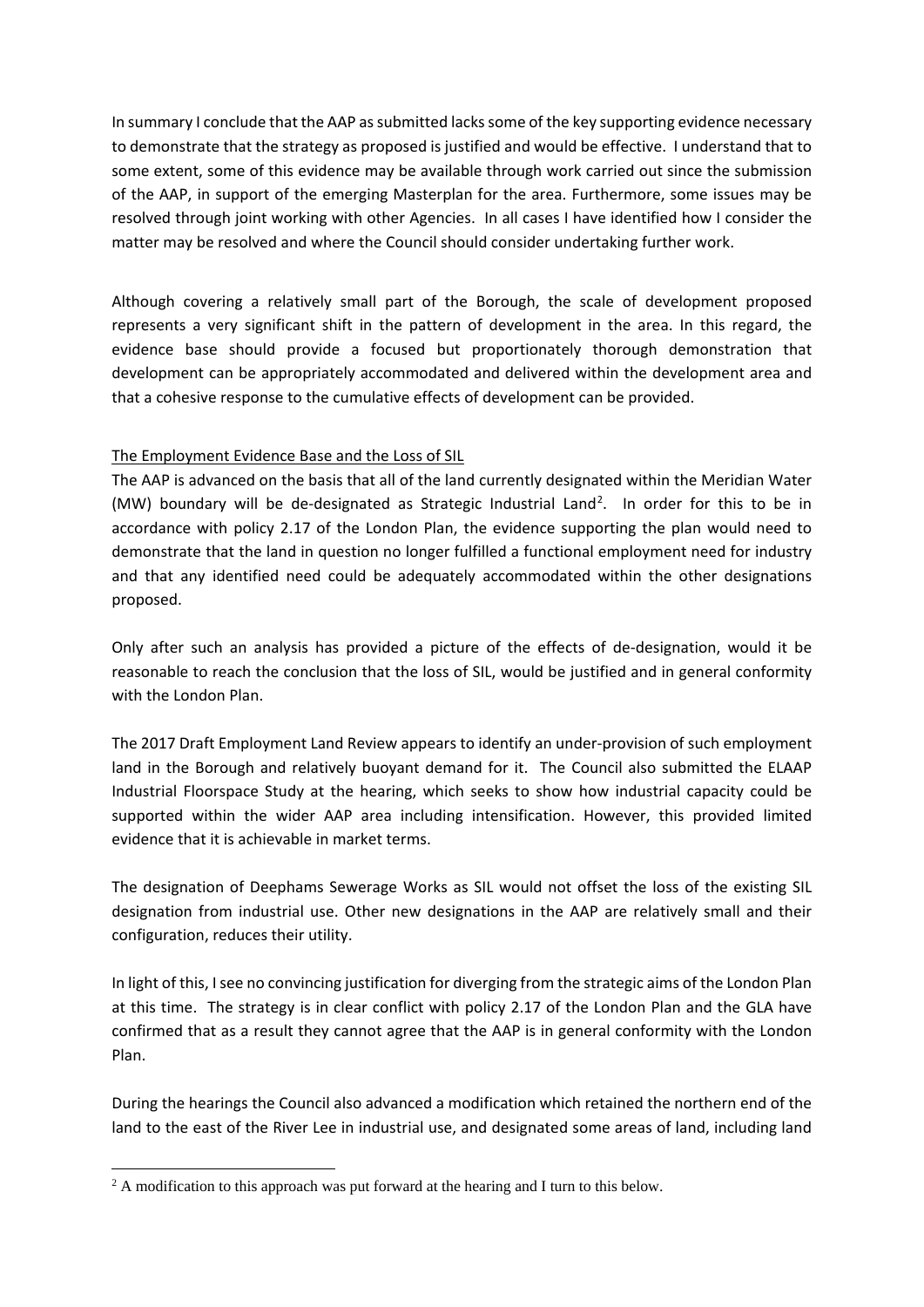between Rays Road and Montagu Industrial Estate and at Kenninghall, as SIL. However, the extent of SIL retention proposed in the modification is very limited, and the new designations are also relatively small, and in any case, already largely in industrial use. The argument that SIL loss is necessary to make Meridian Water viable is also unsubstantiated.

Consequently, the Council should reconsider the approach to SIL de-designation within the AAP. The Council should either retain the SIL designation for the plan period, or without prejudice to what my findings may be on the matter, should the Council wish to proceed with SIL release on a more limited basis than that currently put to me:

- Provide evidenced analysis of local and strategic need for SIL;
- Provide convincing evidence that the quantitative and qualitative loss that would arise from more limited SIL release could be effectively offset by more intensive use of new and existing SIL sites elsewhere in the AAP area. This should be supported by evidence that there is both the capacity and market for vertically stacked business uses in Edmonton within the plan period.

# Residential Capacity

The MW Spatial Scenario Testing assumes that the site has the capacity to accommodate 10,000 homes and 6,000 jobs, based on all of the land currently used as SIL being de-designated and being put to more intensive use. I have outlined above why this strategy should be revised.

In addition, the existing permission at Willoughby Lane, which I am advised comprises approx. 8 hectares, would appear to be proposed for development at a significantly lower intensity than that envisaged across the remainder of the site. The scenario testing also assumes that all of the Tesco and IKEA car parks provide the potential for redevelopment. In the case of IKEA, the evidence put to me at the hearings suggests that IKEA as landowner consider their operational needs to require more car parking than envisaged in the Scenario Testing, potentially also reducing the future residential capacity of the site.

Furthermore, as the Scenario Testing predates any information regarding technical requirements for flood storage it cannot take account of these. It is not known whether this is likely to require additional land take within MW over and above the open space provision assumed in the capacity study, or whether this will have any implications for the utility of the open space proposed, and this adds to my reservations regarding the assumptions made within the Scenario Testing in relation to residential capacity.

Taken together these factors lead me to the view that many of the assumptions in the capacity study are no longer be valid and so the quantum of development proposed within the AAP should be reassessed. I recognise that the figures in the AAP are aspirational, rather than a target to be achieved over the lifetime of the plan. Nevertheless, I cannot conclude, based on the evidence before me, that the figure of 10,000 homes and 6,000 jobs is achievable and therefore justified.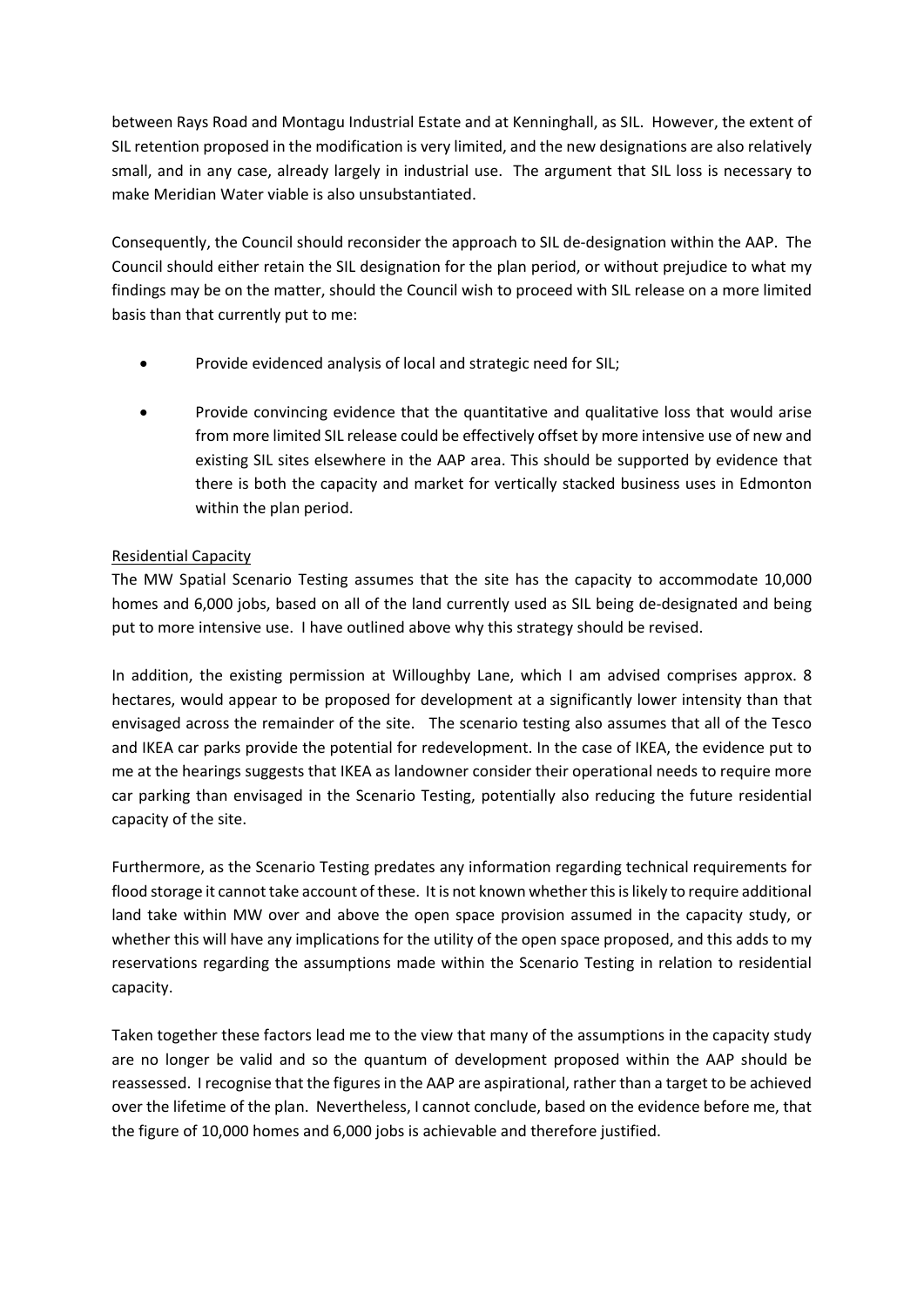Consequently, the plan should reflect a lower, minimum figure for the plan period. This should be caveated that the longer term objective is to increase capacity subject to detailed Masterplanning and capacity work satisfactorily demonstrating a higher figure could be delivered without unacceptable harm to environmental quality and economic vitality of the area.

# Transport

<u>.</u>

Achieving an acceptable route through the site as part of the AAP is an important component of ensuring the deliverability of MW. The AAP shows a fixed route which extends east-west. The Council advanced a modification at the hearings to replace this with a safeguarded corridor.

However, in order to conclude that either the fixed route or the safeguarded option is justified, I would first have to be assured that any adverse effects of either approach could be mitigated, or alternatively, be likely to be outweighed by the benefits of the route. In the absence of either an indication of the capacity of the route or an up to date Masterplan, I cannot reasonably make such a judgement. In short, the likely effects of the route on the existing occupiers first need to be identified.

The evidence submitted<sup>[3](#page-3-0)</sup> shows that traffic flows around the site will be likely to increase as a result of the proposed quantum of development, but that subject to mitigation works, there would be no severe impacts on the surrounding network. However, the study identifies the need for further modelling, in order to inform the design of the highways network within the site, and also identifies specific enhancements required to accommodate development.

I understand that work<sup>[4](#page-3-1)</sup> has been undertaken following submission of the AAP with regard to the impact on some existing occupiers. It is also separate from the Strategic Highway Modelling and the Transport Review which forms part of the evidence base. I am also conscious that the modelling to date is dependent upon assumptions of modal shift which will require a programme of identified and phased improvements to the public transport network. These are broadly identified in the implementation section of the AAP but there is limited information as to how and when they will be achieved on site. Whilst I appreciate that the Masterplan will inform these measures, I nonetheless need to be assured that the necessary modal shift can be achieved.

These concerns lead me to the view that the evidence as submitted does not provide clear justification for the transport strategy within the AAP. The Council should provide a Supplementary Transport Statement which clearly sets out:

- The existing situation and likely generation of trips over time by all modes, taking account the needs of existing commercial operations at Meridian Water;
- The likely network of highway infrastructure necessary within the site to support the proposed quantum of development;
- The assumptions on which the projected modal shift is based along with the extent of measures necessary to facilitate it, including trigger points by which they will be implemented which take account of likely timescales in public transport infrastructure provision.

<span id="page-3-0"></span> $3$  London Borough Enfield Meridian Water Strategic Highway Modelling Draft oct 2016

<span id="page-3-1"></span><sup>4</sup> London Borough of Enfield Meridian Water Masterplan - Ikea and Tesco Access Study July 2018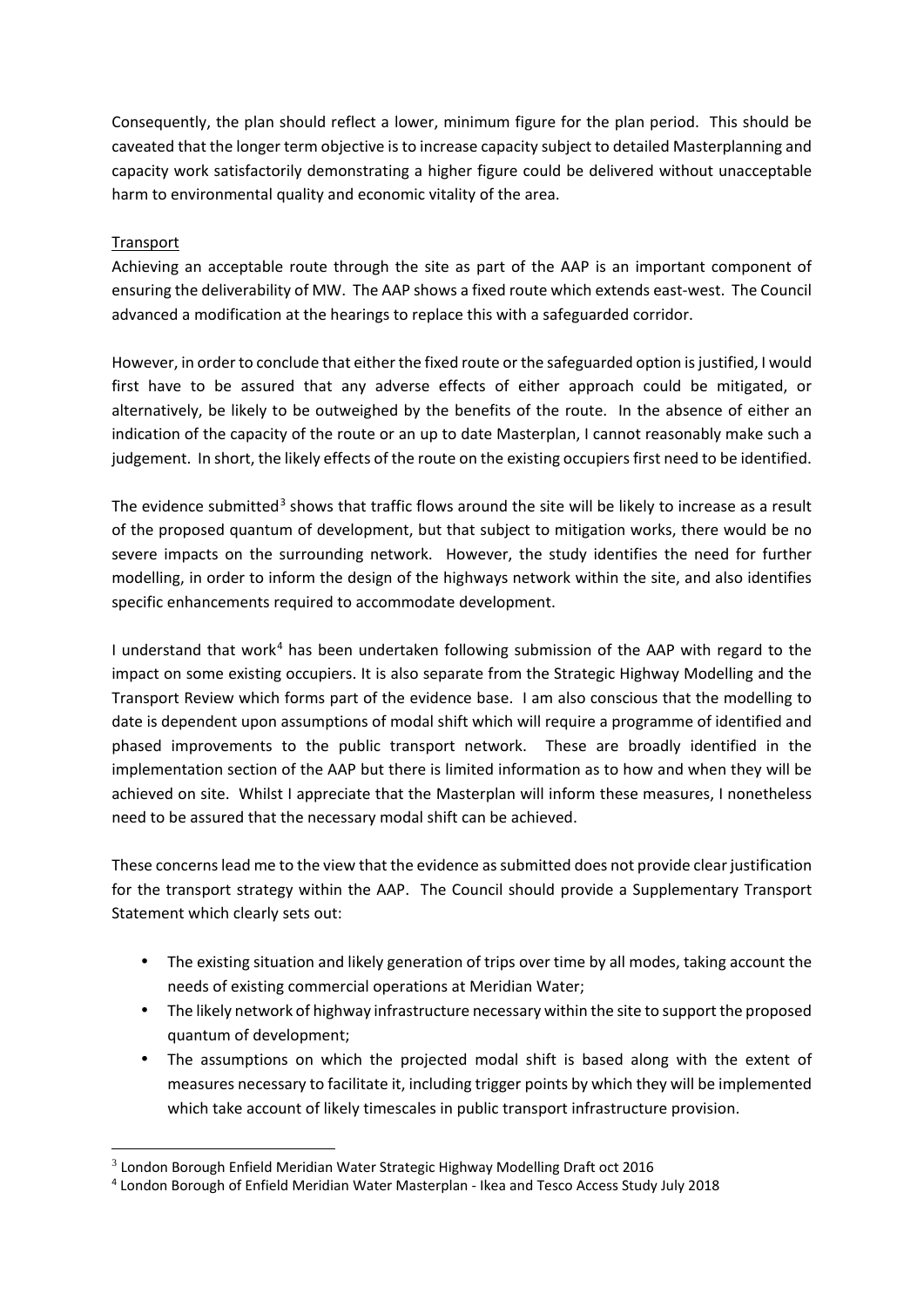Given that work has been carried out following the submission of the AAP this statement may, to some extent, include and supplement previous work. However, the evidence will need to take into account any Modifications which are advanced by the Council to resolve the matter of SIL de-designation outlined above.

In addition, the Council proposes to modify the plan in a number of places to refer to the Mayor's Healthy Streets Approach. Whilst this may be appropriate, modifications can only be recommended if they are required to make the AAP sound. I would therefore be grateful if the Council would make clear what these modifications would provide that is not already dealt with in the plan, and why they are therefore necessary.

# Housing, including Affordable Housing

The figure of 35% Affordable Housing is lower than the figure in the London Plan, where public subsidy is involved, and lower than the 40% figure in the Core Strategy. Policy EL1 refers to an overall figure of 40% eventually being achievable in Meridian Water subject to viability. I acknowledge that a lower target may be justified in cases where development would not otherwise be viable, and that evidence to support the lower rate may have been obtained from previous work carried out in relation to the Affordable Housing SPG. I would nonetheless be grateful if this could be provided as part of the supporting evidence to the AAP.

The wording of policy EL1 is also vague and lacks sufficient clarity. The policy suggests that higher levels of affordable housing will be required after "initial phases" of development. The implication would be that if 40% affordable housing overall within Meridian Water is to be achieved, some later schemes may be required to provide levels of affordable above 40%, although this is not made clear in the policy. The policy should instead set out clearly a single affordable housing target for Meridian Water and recognise that in some cases viability requirements may indicate a lower figure may be appropriate. Some modification to the policy will also be required to make clear how affordable housing will be measured and to remove the reference to starter homes.

Furthermore, the plan is not specific as to how an acceptable housing mix will be assessed on a site by site basis. The Council should modify the wording to indicate a minimum proportion of larger units, with the caveat that in some identified circumstances, the Council may accept a more intensive mix.

#### Flood Risk

Meridian Water lies within an area of flood risk classified at levels 2 and 3. The Level 2 Strategic Flood Risk Assessment is out of date as it does not take account of 2015 Environment Agency (EA) guidance in relation to climate change allowances. The Council are undertaking updated flood risk modelling but this is not yet available. At present the EA indicate that it is unclear what the 1 in 100 year 35% and 1 in 100 year 70% climate change scenarios will look like on site but that the level of flood risk on site is likely to increase once these have been taken into account.

The EA recommend that a sequential approach to site selection is undertaken across the site. During discussions at the hearings it emerged that taking into account the anticipated high levels of development, the sequential approach would in effect amount to a strategy which diverts flood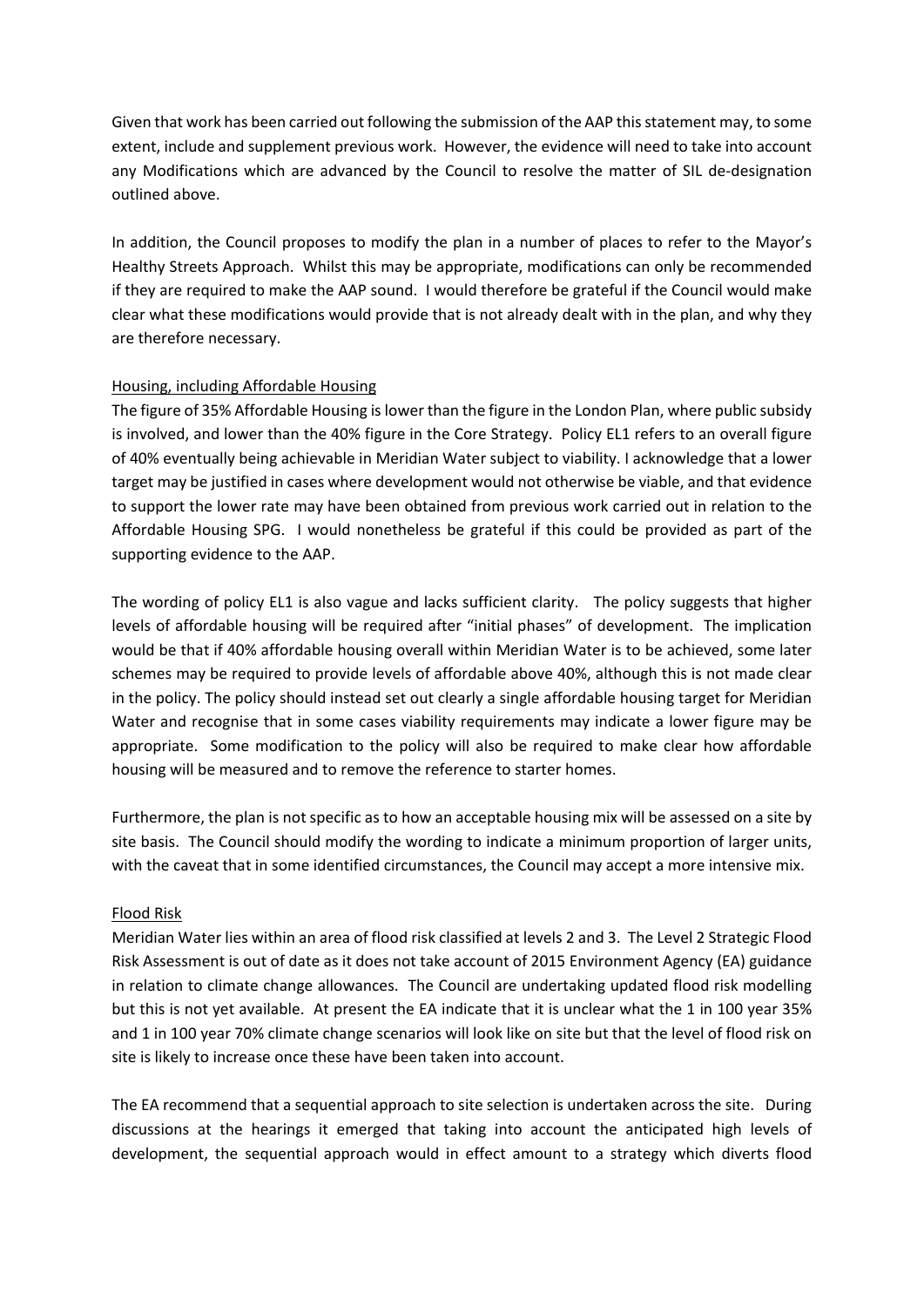storage to allocated green space. Whilst off-site flood storage has been considered, it is unclear if any such site can be secured.

In the absence of an up to date flood risk assessment and in advance of a Masterplan which provides an appropriate strategy for flood protection and mitigation across the site, I cannot conclude that the AAP has demonstrated that flood risk has been adequately addressed. The proposed modification of Policy EL8 in the Statement of Common Ground between the Council and the EA, which refers to a sequential test would not on its own be effective, as it is a site by site approach which cannot provide a cohesive strategy for flood alleviation on an area-wide basis. In short, a site by site approach would not be effective in securing the comprehensive redevelopment of MW.

For a sequential approach to be justified the Council should also make explicit how the phasing of development and the Masterplan will ensure flood mitigation and prevention measures are dealt with in an area-wide manner. This is partly addressed within the projects in Part D of the Plan, which makes reference to flood alleviation measures being in place before development, however, this also needs to be explicit within Section 5.9 of the plan. The Council may wish to work with the EA to develop a modification that satisfactorily addresses this issue. This should ensure adequate mitigation is in place for all development prior to occupation, which may include early provision for area-wide flood storage. Formal confirmation should be obtained from the EA that they are satisfied that in the absence of an up to date flood risk assessment this represents a sound approach.

# Water and Sewerage Infrastructure

The initial response from Thames Water indicated that although there was likely to be some capacity in the network in relation to sewerage, there is a need for additional investigations in relation to water supply capacity and that if an upgrade is required, this is likely to have a 3 year lead in time.

Thames Water have suggested changes to policy EL13, but whilst it is reasonable that infrastructure is in place to serve development, I do not consider that the impetus to secure this should arise wholly as a result of the application process. Planning Policy Guidance is clear that planning for the necessary infrastructure should normally be addressed through the Local Plan.

I note that a comprehensive Water Supply and Drainage Strategy for Meridian Water was recommended by Thames Water. Furthermore, the upcoming Masterplan, should provide scope for determining the scale and timescale of likely development. The Council have further advised that an Infrastructure Delivery Plan is being developed to accompany the Council's forthcoming Local Plan which will include details of infrastructure delivery for MW, building on the infrastructure work undertaken through the Masterplanning process.

Nevertheless, in the absence of these, as part of the AAP, and to provide some certainty that the policy as originally proposed is justified and effective, the Council should secure confirmation from Thames Water that it will provide the infrastructure necessary to support the Council's aspirations for the site in the short and medium term and that it is feasible to do so.

Once some clarity in relation to this matter is achieved, the Council should consider whether the Modifications to policy EL13 are necessary.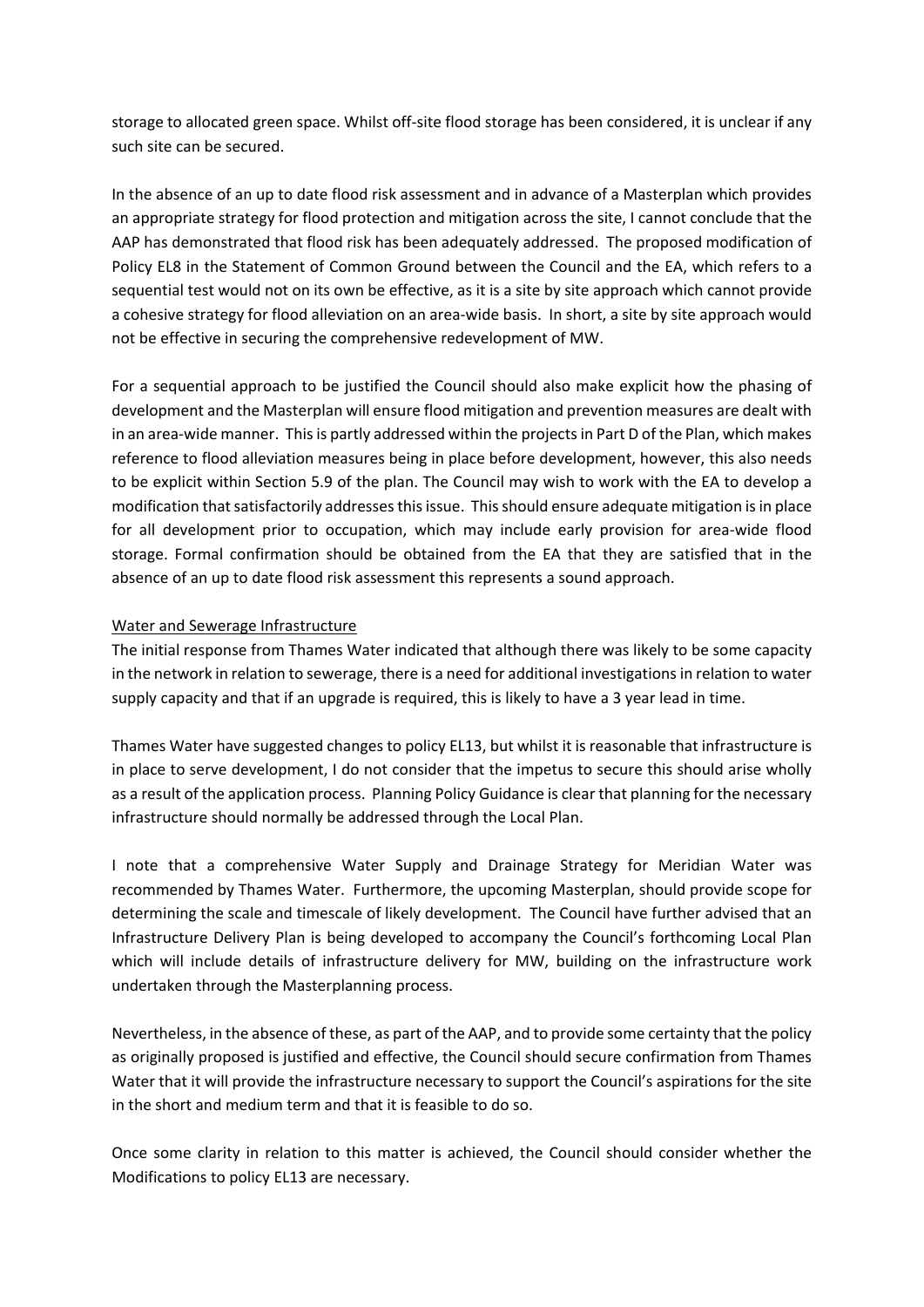#### Habitats Regulation Assessment (HRA)

The Council has proposed a number of modifications to the plan to take account of the ecological impacts of development and the potential effects of recreational disturbance on the Walthamstow Reservoirs SSSI/Lee Valley SPA/Ramsar Site which I consider to be reasonable. Nevertheless, In the light of the "People over Wind, Peter Sweetman v Coillte Teoranta" judgment in the Court of Justice of the European Union (CJEU) the Council will need to provide confirmation from Natural England that the original screening assessment is adequate.

#### Implementation and S106

Projects which are pivotal to ensuring modal shift should not be restricted by limits on pooled contributions. However, many of the projects identified in Part D, particularly transport related projects, will be reliant on pooled contributions. The Council should therefore be satisfied that other sources of funding for essential transport infrastructure will also be available to ensure that essential infrastructure will be delivered.

#### Retail Provision

Policy EL3 aims to protect existing retail centres. The wording refers to a cumulative threshold, which could result in relatively minor small scale "A" Class development being subject to retail impact assessment. In addition, the wording gives the same status to developments with permission and those identified in a SPD. As a result, the policy will be difficult to administer and doesn't take account of built out developments, so would not be effective. The Council should modify to the policy to include setting a local floorspace threshold for a sequential test which takes account of the status of Meridian Water as a large local centre.

#### Green Belt

The AAP refers to development at Picketts Lock. This is a major developed site within the Green Belt and so redevelopment at the site will be subject to considerations in relation to openness, in line with policy in the NPPF. Policy EL18 and supporting references in the AAP do not currently reflect this adequately. The wording should be amended to take full account of the context of the location of the site within Green Belt and the restrictions this imposes.

#### Lee Valley Heat Network (LVNH)

The Council have advanced substantial Modifications to this section of the AAP which I consider to be broadly necessary to update the plan in the light of the Development Consent Order and to reflect other local policy and national guidance. Nevertheless, the term "major developments" in policy EL26 should be defined to avoid ambiguity.

#### Sustainability Appraisal

The Council should satisfy itself that it has met the requirements for sustainability appraisal by producing an addendum to the Sustainability Appraisal of the submitted plan in relation to the potential main modifications, as appropriate. I will need to see a draft of the addendum and may have comments on it.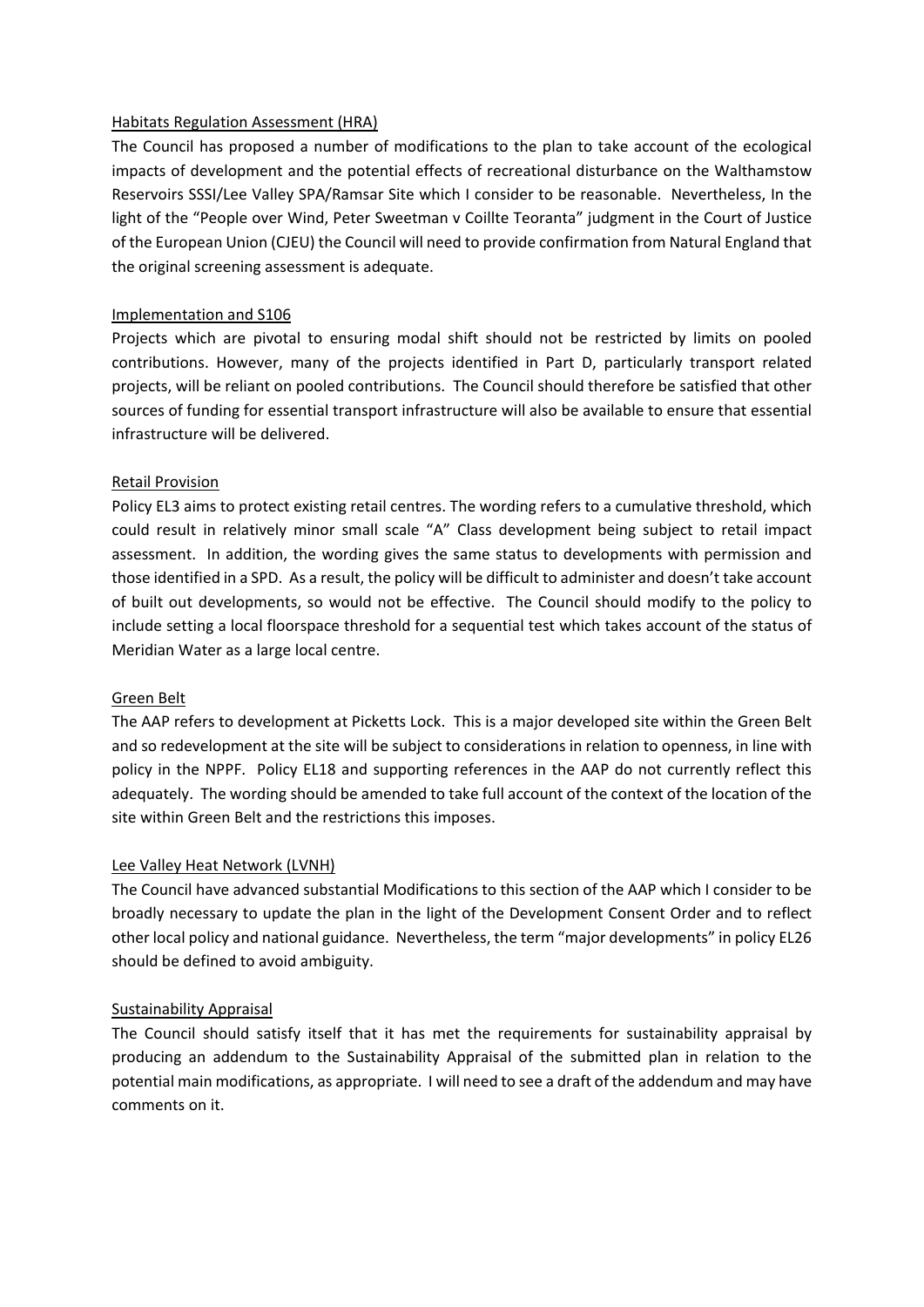# Other Proposed Modifications

The Council have provided a Schedule of Amendments to the AAP. This appears to combine a large number of modifications that arose following consultation, following preparation of the SoCGs, and during and after the hearings. Many of these changes refer to name changes or are factual changes necessary to update the text. I will forward my comments on these changes in due course and indicate where the changes proposed by the Council are not necessary for soundness, and should if desired be advanced as additional modifications.

# Next Steps

These interim views are primarily provided for the purpose of identifying the matters where consideration should be given to further modifications in order to achieve soundness. In summary the Council now need to take the following steps:

- 1. The Council should first address their approach for SIL de-designation and if a strategy of more limited SIL release is to be pursued, provide additional evidence in relation to local and strategic need for SIL, which looks at evidence of existing and projected demand, and analysis of whether this need could be effectively met through more intensive development elsewhere in the AAP area.
- 2. Review the capacity assumptions for MW in the light of other suggested modifications to the plan.
- 3. Provide additional transportation evidence which sets out:
	- The existing situation and likely generation of trips over time by all modes, taking account the needs of existing commercial operations at Meridian Water;
	- The likely network of highway infrastructure necessary within the site;
	- The assumptions on which the projected modal shift is based along with the extent of measures necessary to facilitate it, including trigger points by which they will be implemented which take account of likely timescales in public transport infrastructure provision.
- 4. Provide supporting evidence to justify the lower affordable housing target at Meridian Water and consider the recommended amendments to the policy.
- 5. Confirm how soundness issues will be addressed in relation to residential capacity, flood risk, habitats regulation assessment, water infrastructure capacity, retail provision, green belt, the LVHN and S106 obligations.
- 6. The Council should review whether any proposed modifications would require additional work to the submitted Sustainability Appraisal.

I would be grateful if the Council could provide the relevant evidence, along with any proposed modifications to the plan in response to the above, by **Friday 18th of January 2019**. Please advise me if there are any reasons why this may not be feasible.